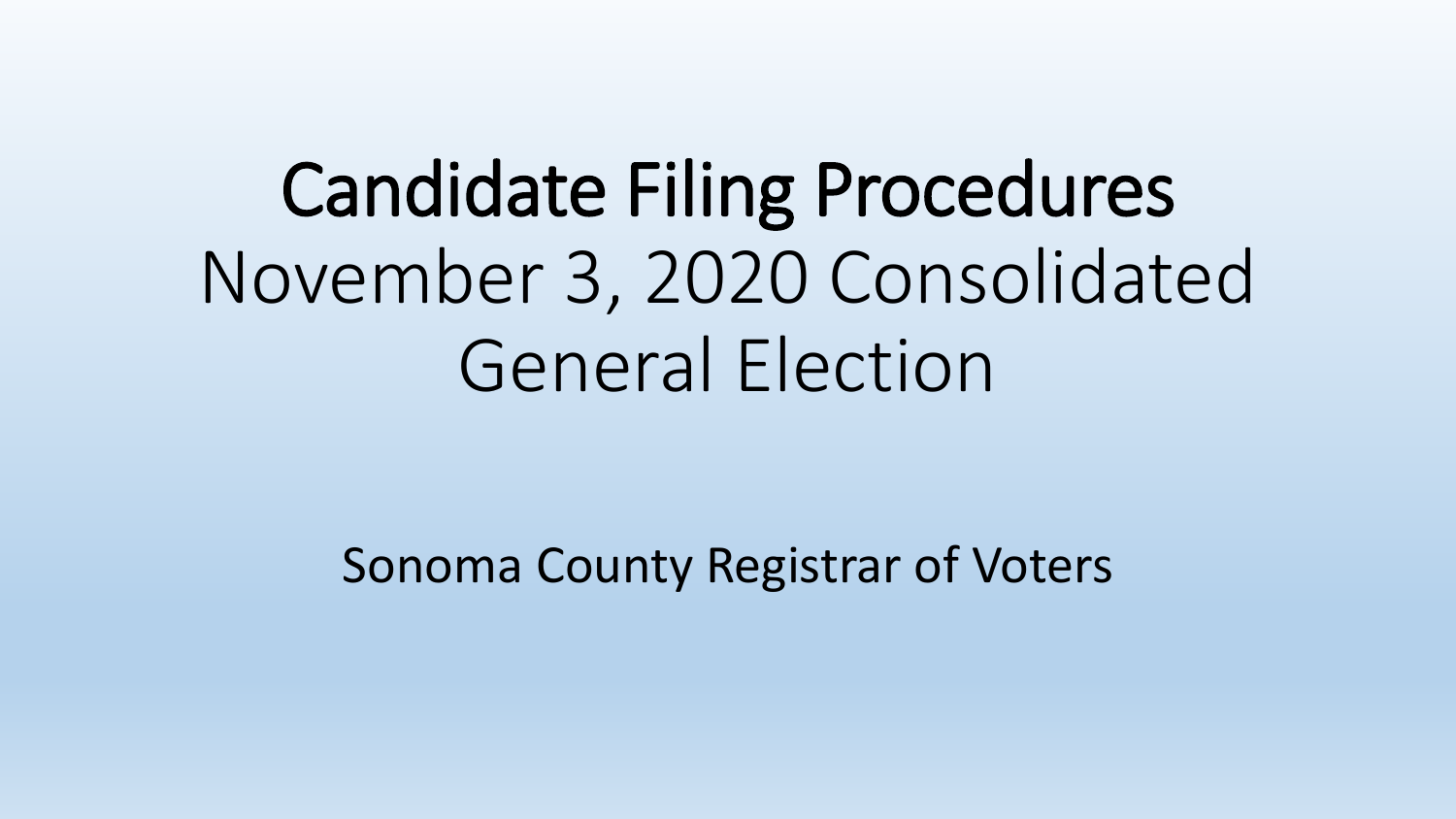### ROV Candidate Assistance Staff

- Kamari Marchbanks- Election Services Supervisor
- Troy Kennedy- Election Specialist Campaign Finance
- Jason Bensley- Election Specialist Candidate Filing
- Chanel Ruiz-Bricco- Elections Manager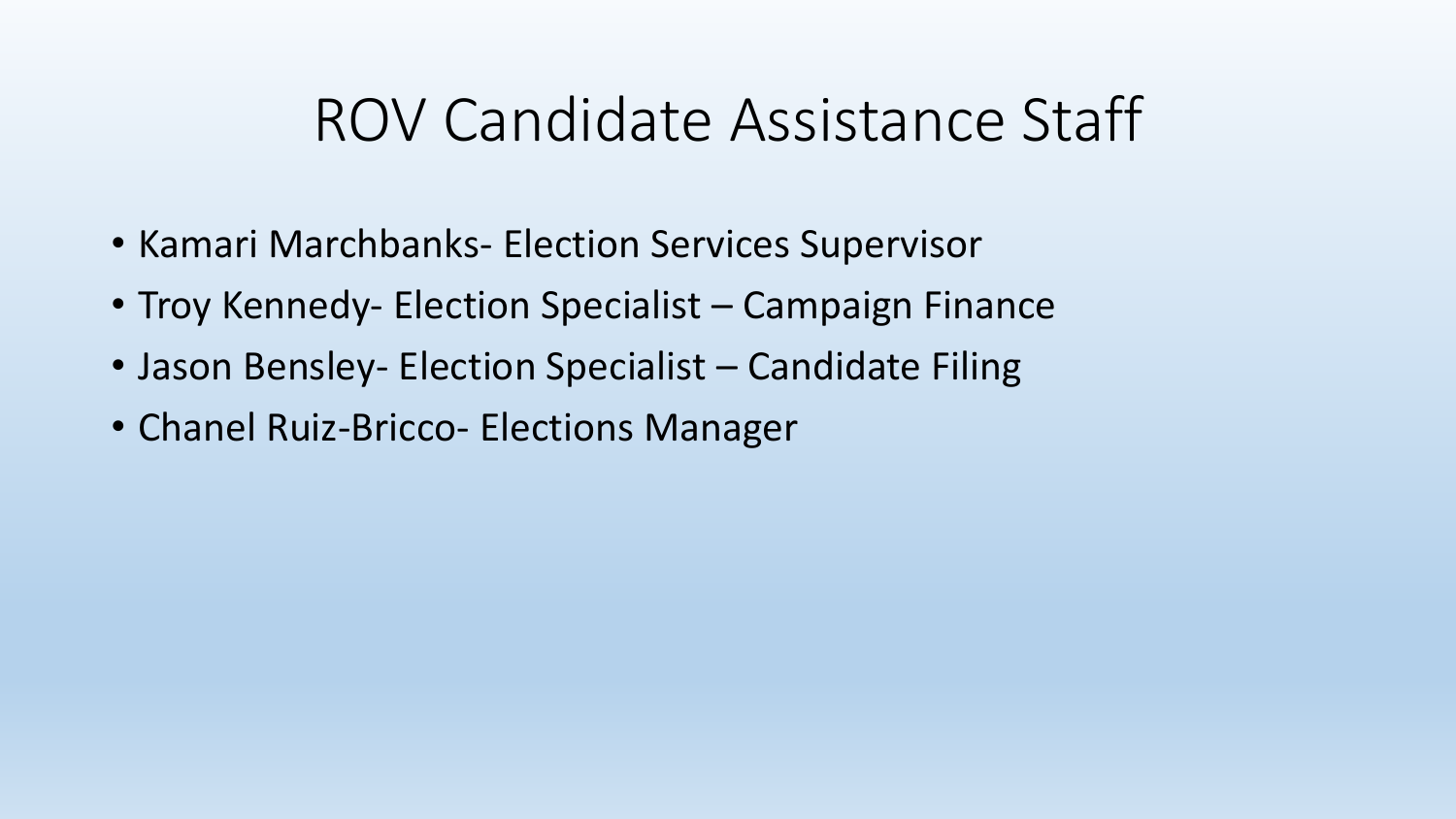### $\overline{\mathbf{z}}$

### Important Dates

- July 13th Nominations Open **E-113**
- August 7th Nominations Deadline **E-88**
- August  $12<sup>th</sup>$  Extended Nominations Deadline (If Incumbent Did Not File) **E-83**
- October 5th Vote By Mail Opens **E-29**
	- November  $3^{rd}$  Election Day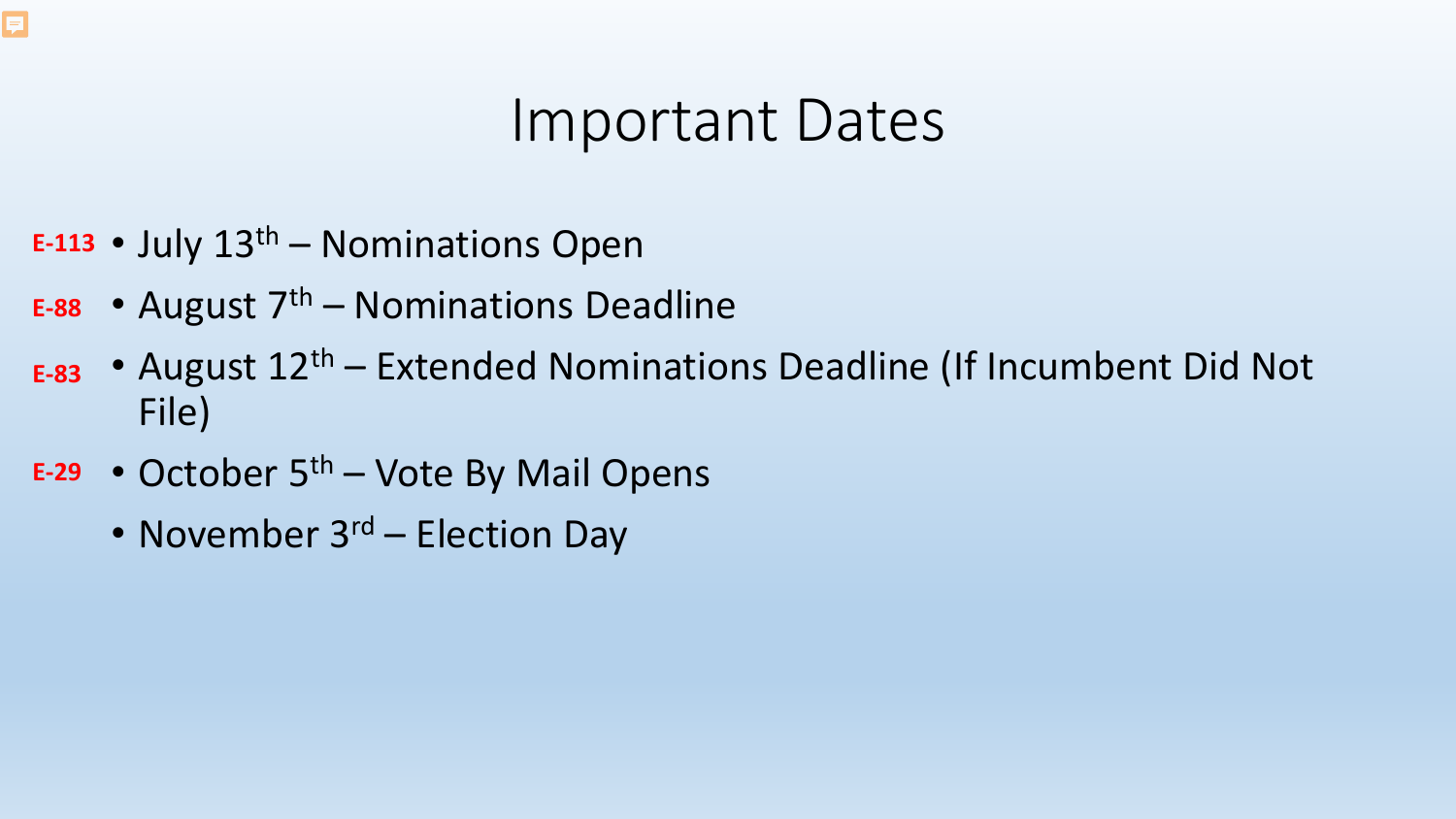## New Options for Filing

• E-mail documents to [ROV-Candidate@Sonoma-county.org](mailto:ROV-Candidate@Sonoma-county.org)

Ę

- E-mail subject line should be the document name-candidate last name (ex. 470- Marchbanks)
- Do not e-mail the Code of Fair Campaign Practices or blank instruction pages.
- We will review that documents are complete and will let the candidate know if anything is missing.\*
- Candidates will receive an e-mail notifying them that their forms are complete and they can call our office at 707-565-6800 to schedule an appointment.

\*Please note that we are not reviewing forms for accuracy. We are only reviewing them to ensure they are complete.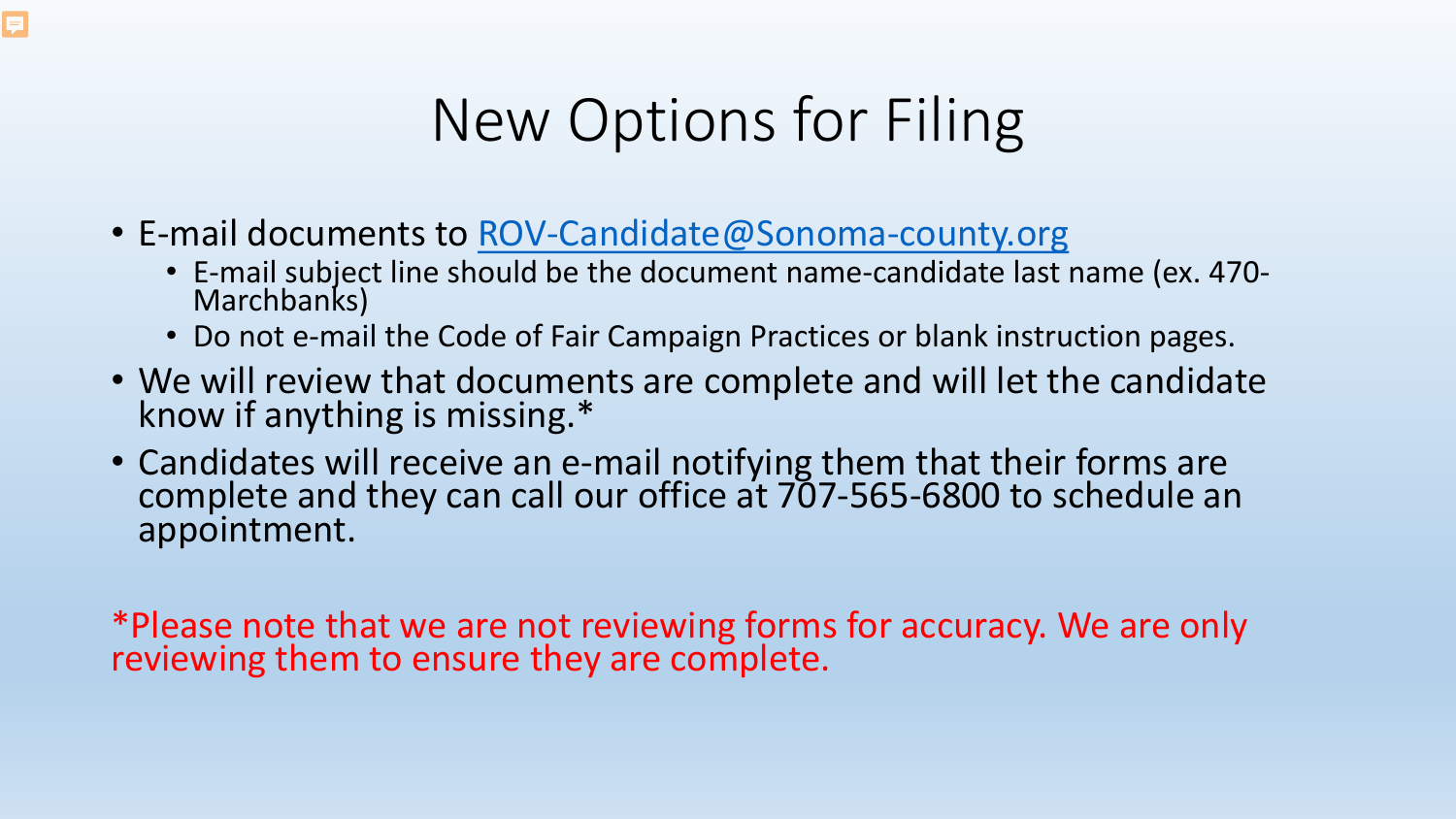### Documents to File

Forms are available on our website: sonomacounty.ca.gov/CRA/Registrar-of-<br>Voters/Candidate-Filing/

- Ballot Designation Worksheet
- Candidate Information Sheet
- Code of Fair Campaign Practices *(Optional)*
- Statement of Qualifications & Cover Sheet *(Optional)*
- Form 700 2019-20
- Campaign Forms
	- Not Spending Money Complete Form 470
	- Spending Over \$.01 Complete Form 470 & Form 501
	- Plans to Spend Over \$2,000 Complete Form 501 and Form 410
- Declaration of Candidacy Will be sent to candidates prior to their appointment with our office.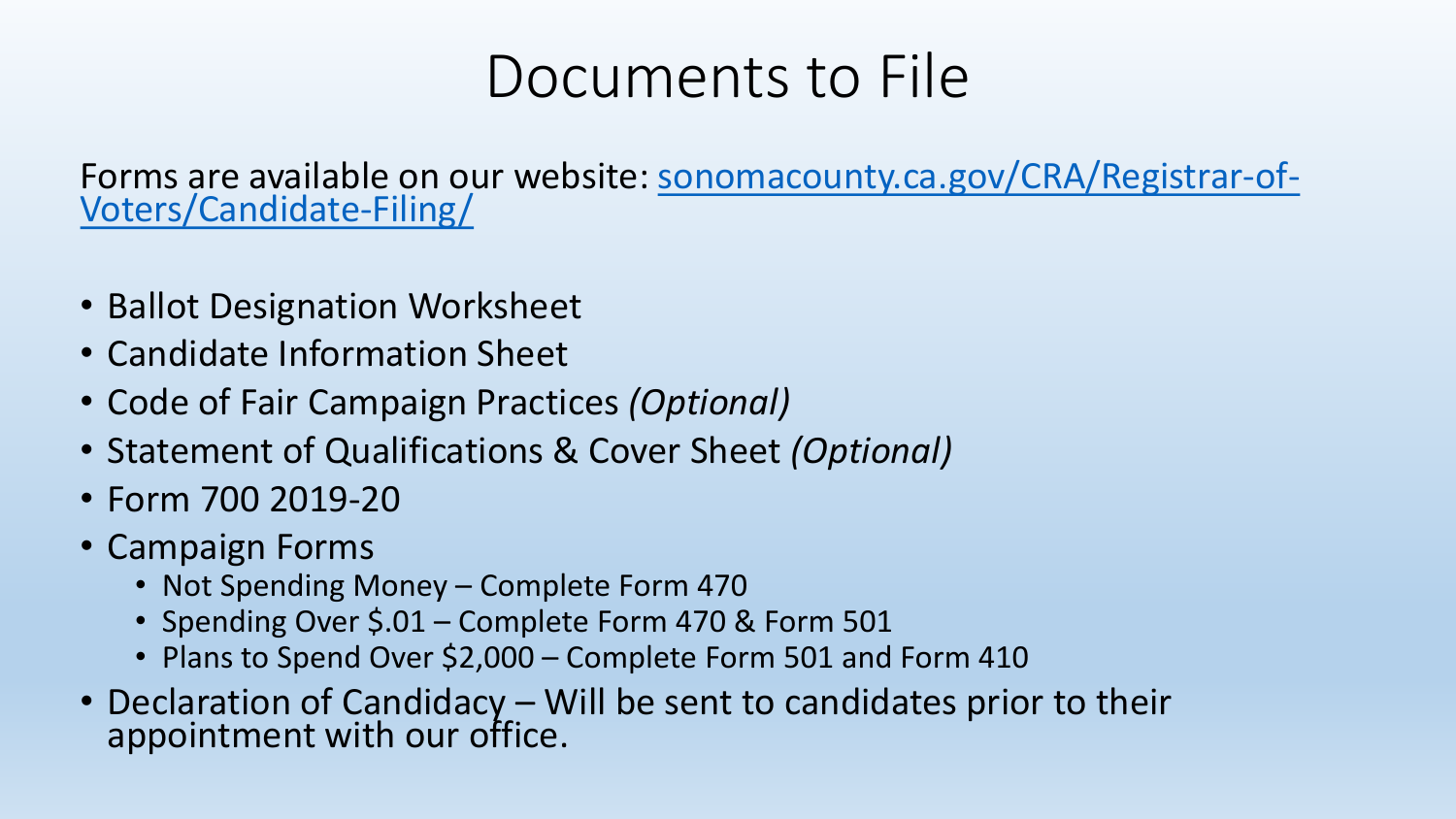### Ballot Designation Worksheet



**California Secretary of State BALLOT DESIGNATION WORKSHEET** 

(Elections Code §§ 13107, 13107.3, 13107.5; California Code of Regulations § 20711)

This entire form must be completed, or it will not be accepted and you will not be entitled to a ballot designation. DO NOT LEAVE ANY RESPONSE SPACES BLANK. If information requested is not applicable, please write "N/A" in the space provided, otherwise the information MUST be provided. UPON FILING, THIS WORKSHEET WILL BE A PUBLIC RECORD.

|                                                                          | Candidate<br>Information                    | Candidate Name:<br>Office:<br>Home Address:<br>Mailing Address:<br><b>Business Address</b><br>Phone Number(s)<br>Business:                                                                                                                                                                                                                                                                                                                                                                                                                                                                                                                                                                                  | Email:<br>Home/Mobile: | Gender (optional, for translation use only):<br>Fax: |                           |
|--------------------------------------------------------------------------|---------------------------------------------|-------------------------------------------------------------------------------------------------------------------------------------------------------------------------------------------------------------------------------------------------------------------------------------------------------------------------------------------------------------------------------------------------------------------------------------------------------------------------------------------------------------------------------------------------------------------------------------------------------------------------------------------------------------------------------------------------------------|------------------------|------------------------------------------------------|---------------------------|
|                                                                          | Attorney<br>Information                     | Attorney Name (or other person authorized to act on your behalf):<br>Address:<br><b>Phone Number(s)</b><br>Business:                                                                                                                                                                                                                                                                                                                                                                                                                                                                                                                                                                                        | <b>Mobile</b>          | Fax:                                                 |                           |
| Complete page 3<br>of this worksheet<br>if including<br>alternate ballot | (b)<br>(c)<br>(d)                           | You may select as your ballot designation one of the following designations:<br>Your current principal profession(s), vocation(s), or occupation(s) [maximum total of three words, separated by a slash (*/")].<br>The full title of the public office you currently occupy and to which you were elected.<br>"Appointed [full title of public office]" if you currently serve by appointment in an elective public office and are seeking election to the same office or<br>to some other office.<br>"Incumbent" if you were elected (or, if you are a Superior Court Judge, you are a candidate for the same office that you hold) to your current<br>public office and seek election to the same office. |                        |                                                      | Ex. Teacher/Parent/Doctor |
| designations                                                             |                                             | (e) "Appointed Incumbent" if you were appointed to your current elective public office and seek election to the same office.                                                                                                                                                                                                                                                                                                                                                                                                                                                                                                                                                                                |                        |                                                      |                           |
|                                                                          | Proposed<br><b>Ballot</b><br>Designation(s) | Proposed Ballot Designation(s):<br>Alternate Ballot Designation(s) 1<br>2 Alternate Ballot Designation(s)                                                                                                                                                                                                                                                                                                                                                                                                                                                                                                                                                                                                   |                        |                                                      |                           |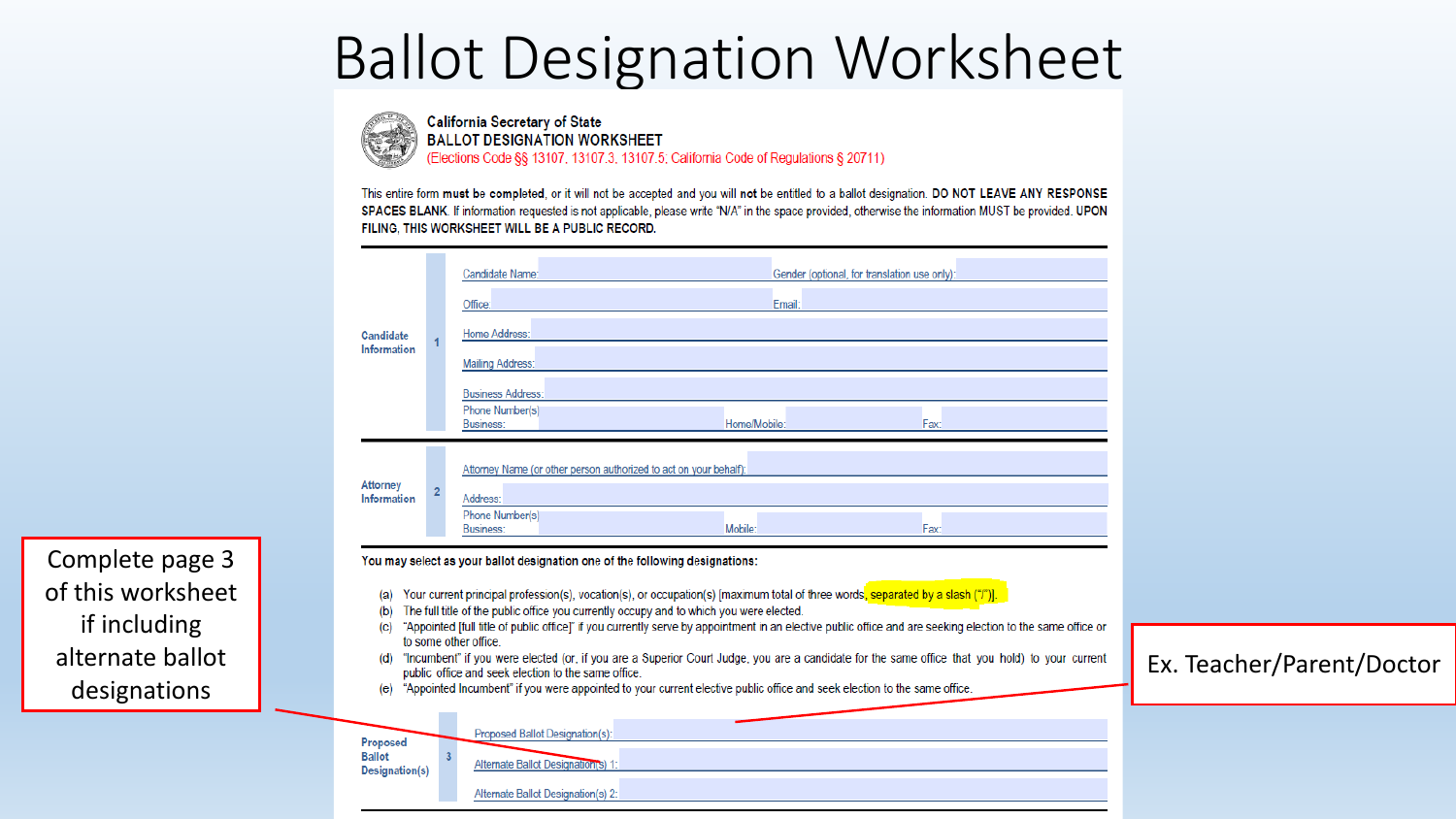### Candidate Information Sheet

#### **CANDIDATE'S INFORMATION**

|                           | Public access to nomination documents shall be limited to viewing the documents only. Elections Code §17100(c)                                                                                                |
|---------------------------|---------------------------------------------------------------------------------------------------------------------------------------------------------------------------------------------------------------|
| <b>Name</b>               |                                                                                                                                                                                                               |
| Name of Office            | Short-Term<br><b>Full-Term</b><br><b>OR</b>                                                                                                                                                                   |
| Name of District          |                                                                                                                                                                                                               |
|                           | Party Preference/Political Party (Voter-Nominated and Partisan Offices Only)                                                                                                                                  |
| <b>Residence Address:</b> | Day/Business Phone:                                                                                                                                                                                           |
|                           | Evening/Home Phone:                                                                                                                                                                                           |
| <b>Mailing Address:</b>   | Fax:                                                                                                                                                                                                          |
|                           |                                                                                                                                                                                                               |
| <b>Email Address:</b>     |                                                                                                                                                                                                               |
| Website:                  |                                                                                                                                                                                                               |
|                           | Which of the above information do you want to be included on our public candidates list? This list will be provided to<br>any person/organization that requests it, and it may also be posted on our website. |
| <b>Residence Address</b>  | <b>Telephone Numbers</b><br><b>Email Address</b><br><b>Mailing Address</b><br>Website                                                                                                                         |
|                           | Your name exactly as you wish it to appear on the OFFICIAL BALLOT:                                                                                                                                            |
|                           |                                                                                                                                                                                                               |
|                           | (Please print clearly. Name will appear in UPPERCASE only.)                                                                                                                                                   |
|                           | Designation you wish to appear under your name on the OFFICIAL BALLOT:                                                                                                                                        |
|                           |                                                                                                                                                                                                               |
|                           | Designation will appear in upper and lower case and must be identical to what is stated on the Ballot Designation Worksheet.<br>Elections Code §13107, §13107.3, §13107.5                                     |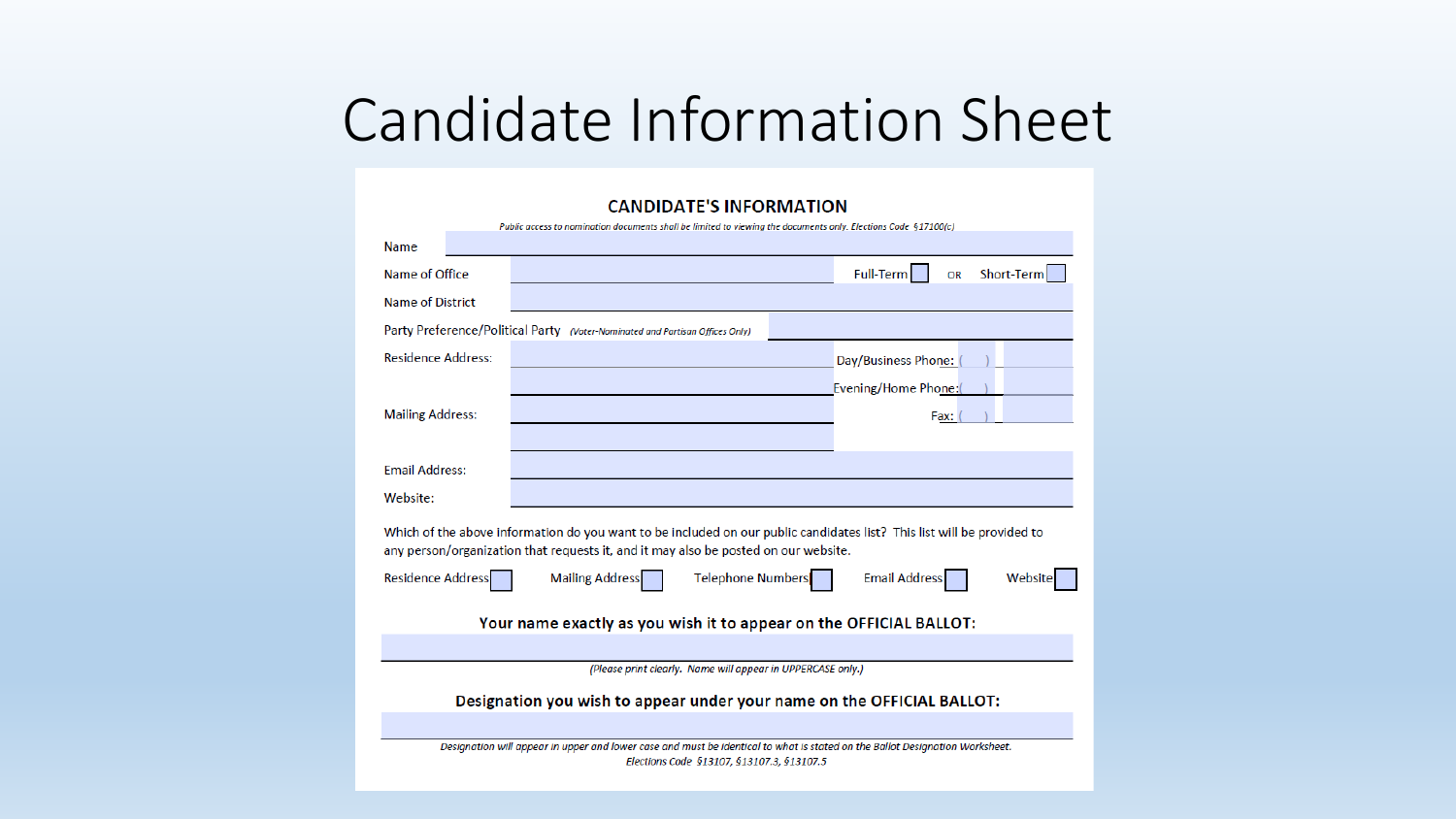### **Ballot** Designation Worksheet  $(Page 2)$

for use of Proposed **Ballot** Designation(s) If you are proposing alternate ballot designations, please provide justification for use of those on Page 3.

Justification

| Justification for use of 1st PVO:             |                  |                  |  |
|-----------------------------------------------|------------------|------------------|--|
|                                               |                  |                  |  |
|                                               |                  |                  |  |
| Current or most recent job title:             |                  | Start/End Dates: |  |
| <b>Employer Name or Business:</b>             |                  |                  |  |
| Person who can verify this information:       |                  |                  |  |
| Name:                                         | Phone Number(s): | Email:           |  |
| Justification for use of 2 <sup>nd</sup> PVO: |                  |                  |  |
|                                               |                  |                  |  |
|                                               |                  |                  |  |
| Current or most recent job title:             |                  | Start/End Dates: |  |
| <b>Employer Name or Business:</b>             |                  |                  |  |
| Person who can verify this information:       |                  |                  |  |
| Name:                                         | Phone Number(s): | Email:           |  |
| Justification for use of 3rd PVO:             |                  |                  |  |
|                                               |                  |                  |  |
|                                               |                  |                  |  |
| Current or most recent job title:             |                  | Start/End Dates: |  |
| <b>Employer Name or Business:</b>             |                  |                  |  |
| Person who can verify this information:       |                  |                  |  |
| Name:                                         | Phone Number(s): | Email:           |  |

Before signing below, answer/initial the following questions. Does your proposed ballot designation:

|              | Use only a portion of the title of your current elected office?                                                              | $\Box$ Yes $\Box$ No       | Initial        |
|--------------|------------------------------------------------------------------------------------------------------------------------------|----------------------------|----------------|
| $\mathbf{2}$ | Non-judicial candidates: Use only the word "Incumbent" for an elective office to which you were appointed?                   | $\square$ Yes $\square$ No | <b>Initial</b> |
| 3)           | Use more than three total words for your principal professions, vocations, or occupations?                                   | $\square$ Yes $\square$ No | <b>Initial</b> |
| 4)           | Suggest an evaluation of you, such as outstanding, leading, expert, virtuous, or eminent?                                    | $\square$ Yes $\square$ No | <b>Initial</b> |
| 5)           | Refer to a status (Veteran, Activist, Founder, Scholar), rather than a profession, vocation, or occupations?                 | $\square$ Yes $\square$ No | <b>Initial</b> |
| 6)           | Abbreviate the word "retired?                                                                                                | $\square$ Yes $\square$ No | Initial        |
|              | Place the word "retired" after the words it modifies? Example: Accountant, retired                                           | $\square$ Yes $\square$ No | <b>Initial</b> |
| -8)          | Use an word or prefix (except "retired") such as "former" or "ex-" to refer to a former profession, vocation, or occupation? | $\square$ Yes $\square$ No | <b>Initial</b> |
| 9)           | Use the word "retired" along with a current profession, vocation, or occupation? Example: Retired Firefighter/Teacher        | $\square$ Yes $\square$ No | Initial        |
| 10)          | Use the name of a political party or political body?                                                                         | $\square$ Yes $\square$ No | <b>Initial</b> |
| 11)          | Refer to a racial, religious, or ethnic group?                                                                               | $\square$ Yes $\square$ No | <b>Initial</b> |
|              | Refer to any activity prohibited by law?                                                                                     | $\Box$ Yes $\Box$ No       | <b>Initial</b> |

If the answer to any of these questions is "yes." your proposed ballot designation is likely to be rejected.

|  | a me mena e my e mere que encara y y e, y em proposamente mes y maner, y e a regenera |  |  |
|--|---------------------------------------------------------------------------------------|--|--|
|  |                                                                                       |  |  |
|  |                                                                                       |  |  |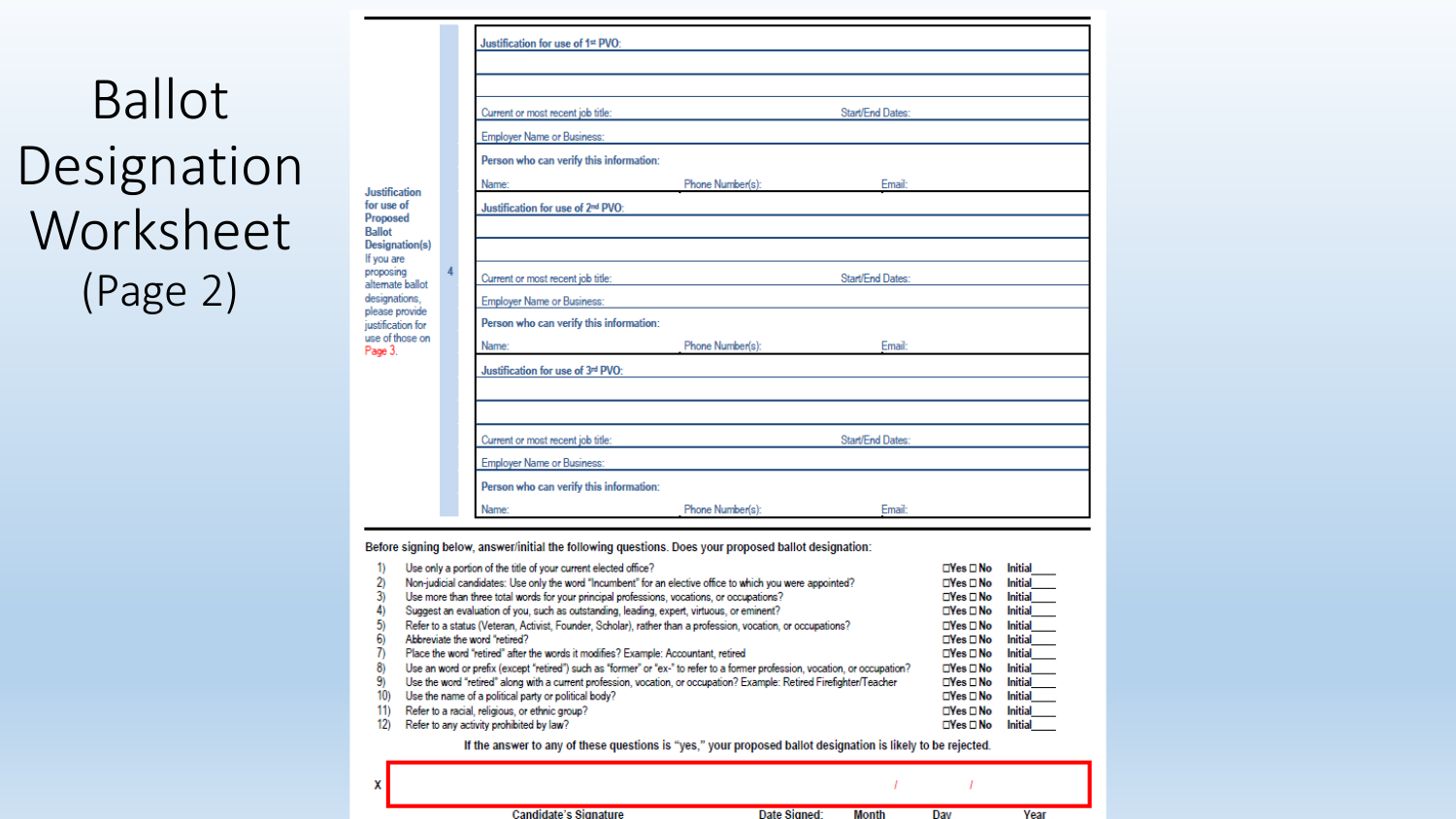### **Ballot** Designation Worksheet  $(Page 3)$

Justification for **Alternate Ballot Designation(s) 1** 

**California Secretary of State** 

Page 3

**BALLOT DESIGNATION WORKSHEET** 

| Justification for use of 1st PVO:       |                  |                  |
|-----------------------------------------|------------------|------------------|
|                                         |                  |                  |
| Current or most recent job title:       |                  | Start/End Dates: |
| <b>Employer Name or Business:</b>       |                  |                  |
| Person who can verify this information: |                  |                  |
| Name:                                   | Phone Number(s): | Email:           |
| Justification for use of 2nd PVO:       |                  |                  |
|                                         |                  |                  |
| Current or most recent job title:       |                  | Start/End Dates: |
| <b>Employer Name or Business:</b>       |                  |                  |
| Person who can verify this information: |                  |                  |
| Name:                                   | Phone Number(s): | Email:           |
| Justification for use of 3rd PVO:       |                  |                  |
|                                         |                  |                  |
| Current or most recent job title:       |                  | Start/End Dates: |
| <b>Employer Name or Business:</b>       |                  |                  |
| Person who can verify this information: |                  |                  |
| Name:                                   | Phone Number(s): | Email:           |

COMPLETE THIS PAGE ONLY IF one or more Alternate Ballot Designation(s) are provided. If this page is not applicable, please initial: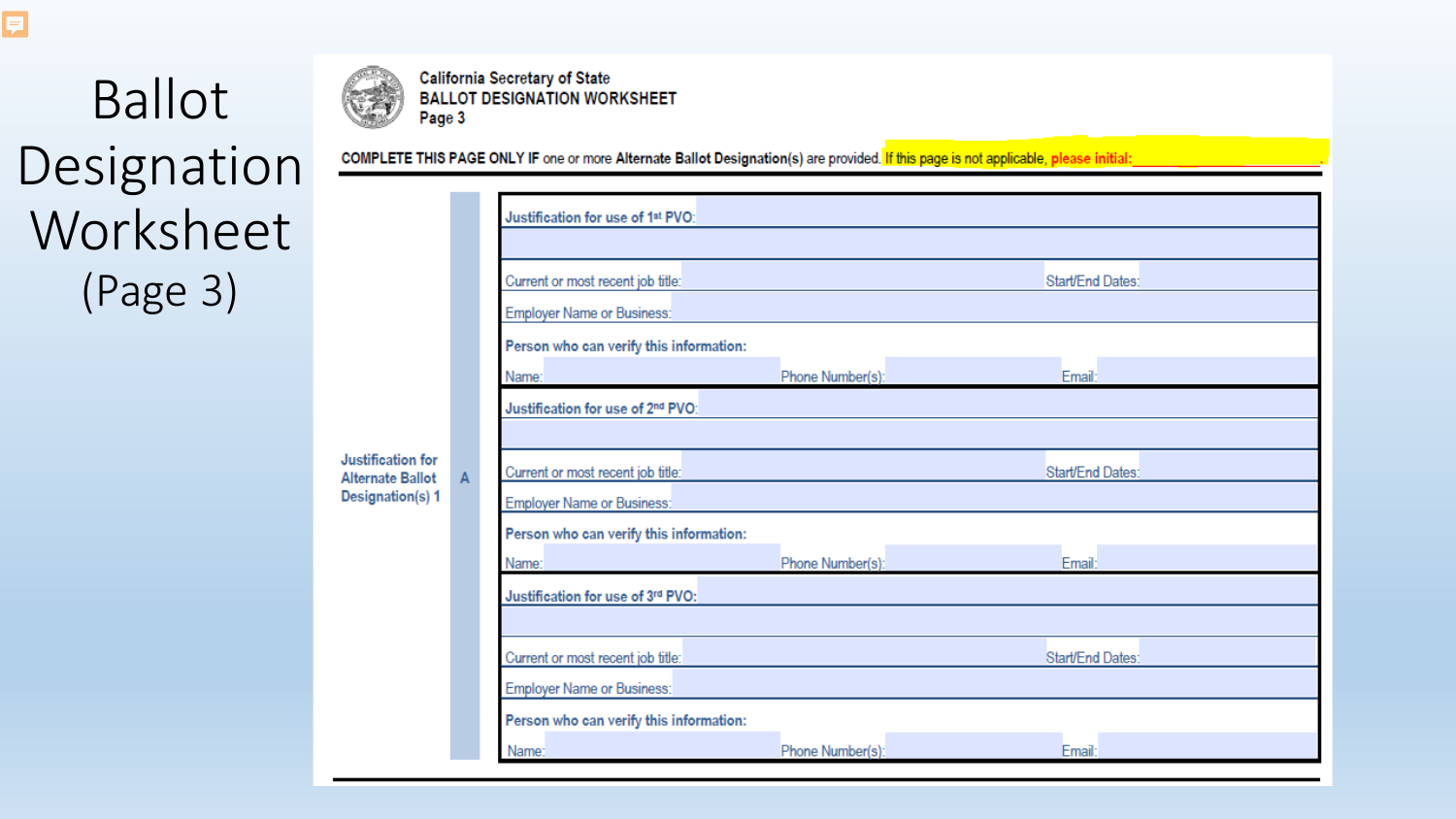### Code of Fair Campaign Practices *(Optional)*

Ę



#### **California Secretary of State CODE OF FAIR CAMPAIGN PRACTICES** (Elections Code & 20440)

There are basic principles of decency, honesty, and fair play which every candidate for public office in the State of California has a moral obligation to observe and uphold in order that, after vigorously contested but fairly conducted campaigns, our citizens may exercise their constitutional right to a free and untrammeled choice and the will of the people may be fully and clearly expressed on the issues.

#### **THEREFORE:**

- $(1)$ I SHALL CONDUCT my campaign openly and publicly, discussing the issues as I see them, presenting my record and policies with sincerity and frankness, and criticizing without fear or favor the record and policies of my opponents or political parties that merit this criticism.
- I SHALL NOT USE OR PERMIT the use of character defamation, whispering campaigns, libel, slander, or  $(2)$ scurrilous attacks on any candidate or his or her personal or family life.
- $(3)$ I SHALL NOT USE OR PERMIT any appeal to negative prejudice based on a candidate's actual or perceived race. religious creed, color, national origin, ancestry, physical disability, mental disability, medical condition, marital status, age, sexual orientation, sex, including gender identity, or any other characteristic set forth in Section 12940 of the Government Code, or association with another person who has any of the actual or perceived characteristics set forth in Section 12940 of the Government Code.
- I SHALL NOT USE OR PERMIT any dishonest or unethical practice that tends to corrupt or undermine our  $(4)$ American system of free elections, or that hampers or prevents the full and free expression of the will of the voters including acts intended to hinder or prevent any eligible person from registering to vote, enrolling to vote, or voting.
- $(5)$ I SHALL NOT coerce election help or campaign contributions for myself or for any other candidate from my employees.
- $(6)$ I SHALL IMMEDIATELY AND PUBLICLY REPUDIATE support deriving from any individual or group that resorts. on behalf of my candidacy or in opposition to that of my opponent, to the methods and tactics that I condemn. I shall accept responsibility to take firm action against any subordinate who violates any provision of this code or the laws governing elections.
- $(7)$ I SHALL DEFEND AND UPHOLD the right of every qualified American voter to full and equal participation in the electoral process.

I, the undersigned, candidate for election to public office in the State of California or treasurer or chairperson of a committee making any independent expenditures, hereby voluntarily endorse, subscribe to, and solemnly pledge myself to conduct my campaign in accordance with the above principles and practices.

| <b>Print Name</b> | Signature |
|-------------------|-----------|
|                   |           |
|                   |           |
|                   |           |
|                   |           |
|                   |           |
| Date              |           |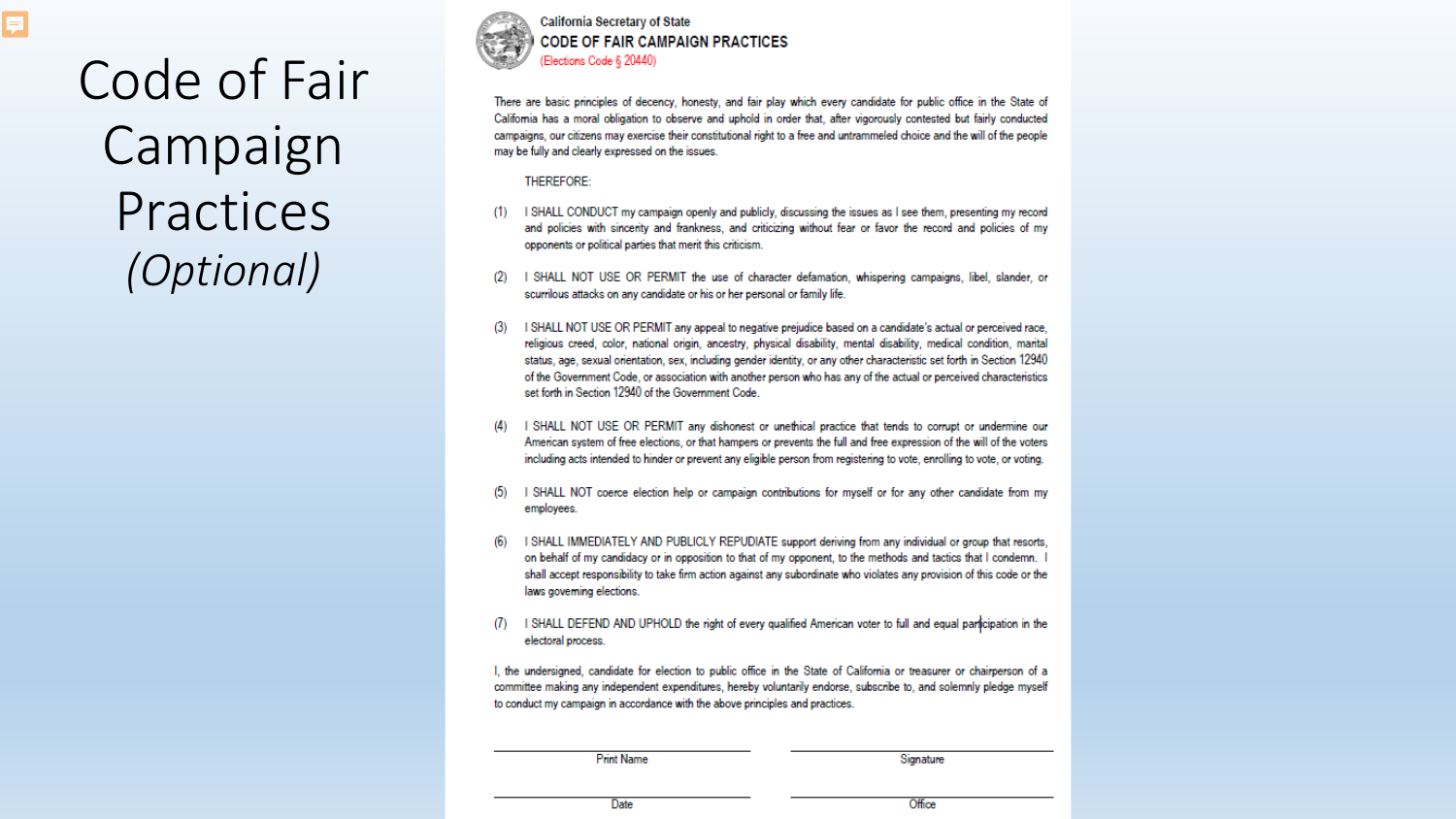### Statement of Qualifications

JURISDICTION: (Name of School District)

\_\_\_\_\_\_\_\_\_\_\_\_\_\_\_\_\_\_\_\_\_\_\_\_\_\_\_\_\_\_\_\_\_\_\_\_\_CONTEST ID: \_\_\_\_\_\_\_\_\_\_\_\_CANDIDATE ID: \_\_\_\_\_\_\_



### Candidate completes sections highlighted in yellow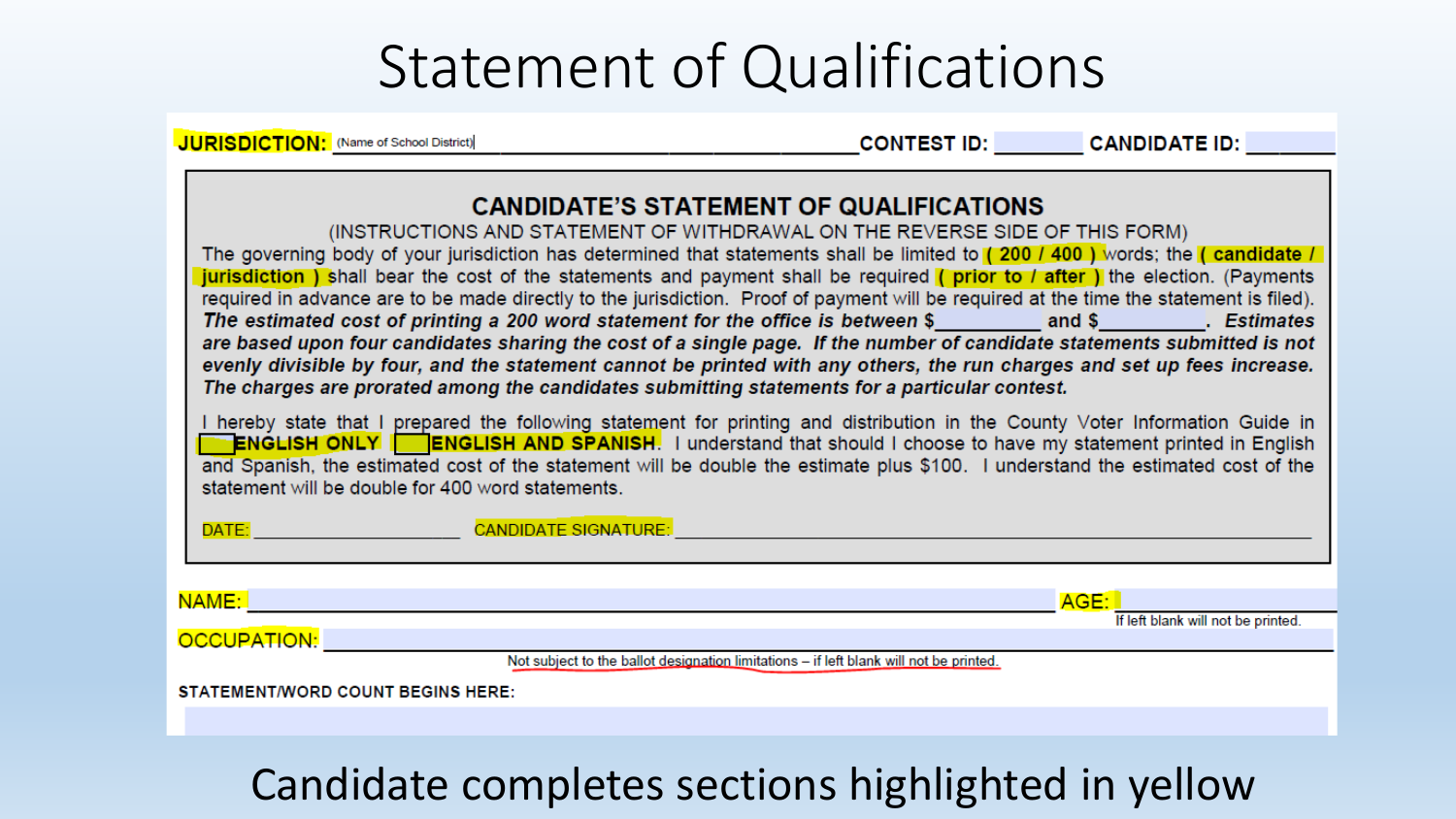### Statement of Qualifications Payment Procedure

- It is the responsibility of the district to collect payment from the candidates.
- If the district decides to bill the candidate after the election, the following information will not apply.
- **If advanced payment is required by the district, the candidate must present a receipt from the district at the time they file with our office.**
- SOQ cost depends on how many candidates in your district file statements and if statements are in English only or English and Spanish.
- After the close of nominations, when the exact number of candidates in your jurisdiction have been determined, our Accounting Division will contact the district with the exact cost of the statement(s).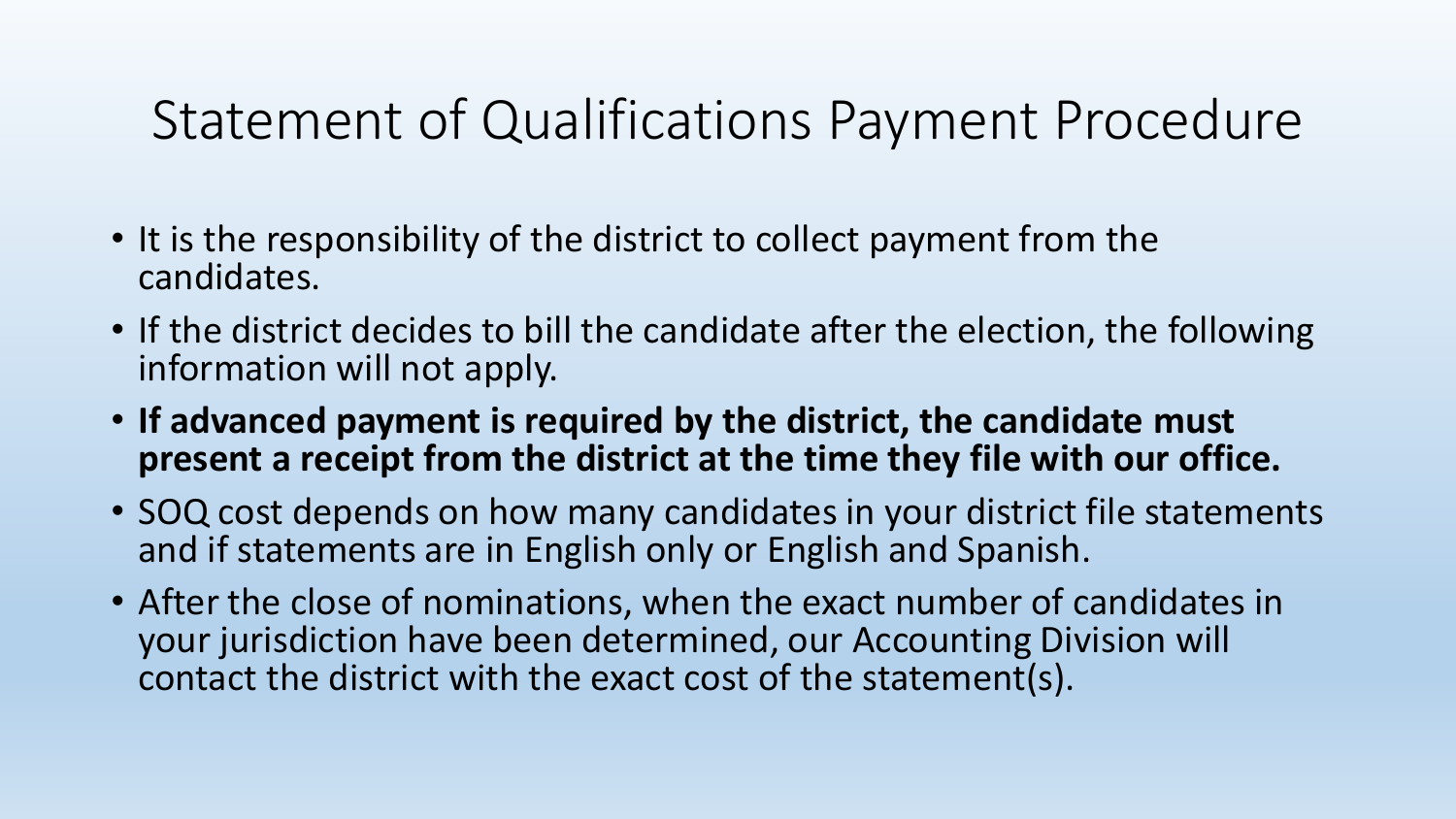### SOQ Payment Example

• On the Estimated Cost of Statements of Qualifications list, you will see a series of estimates to the right of your districts name. If the candidate request an English only statement, use the figure corresponding to the "English only" row and "1 Candidate Statement per page" column to determine what the "not to exceed" amount should be. If the candidate request an English and Spanish statement, use the figure corresponding to the "English & Spanish" row and the "2 Candidate Statements Per page" column to determine what the "not to exceed" amount

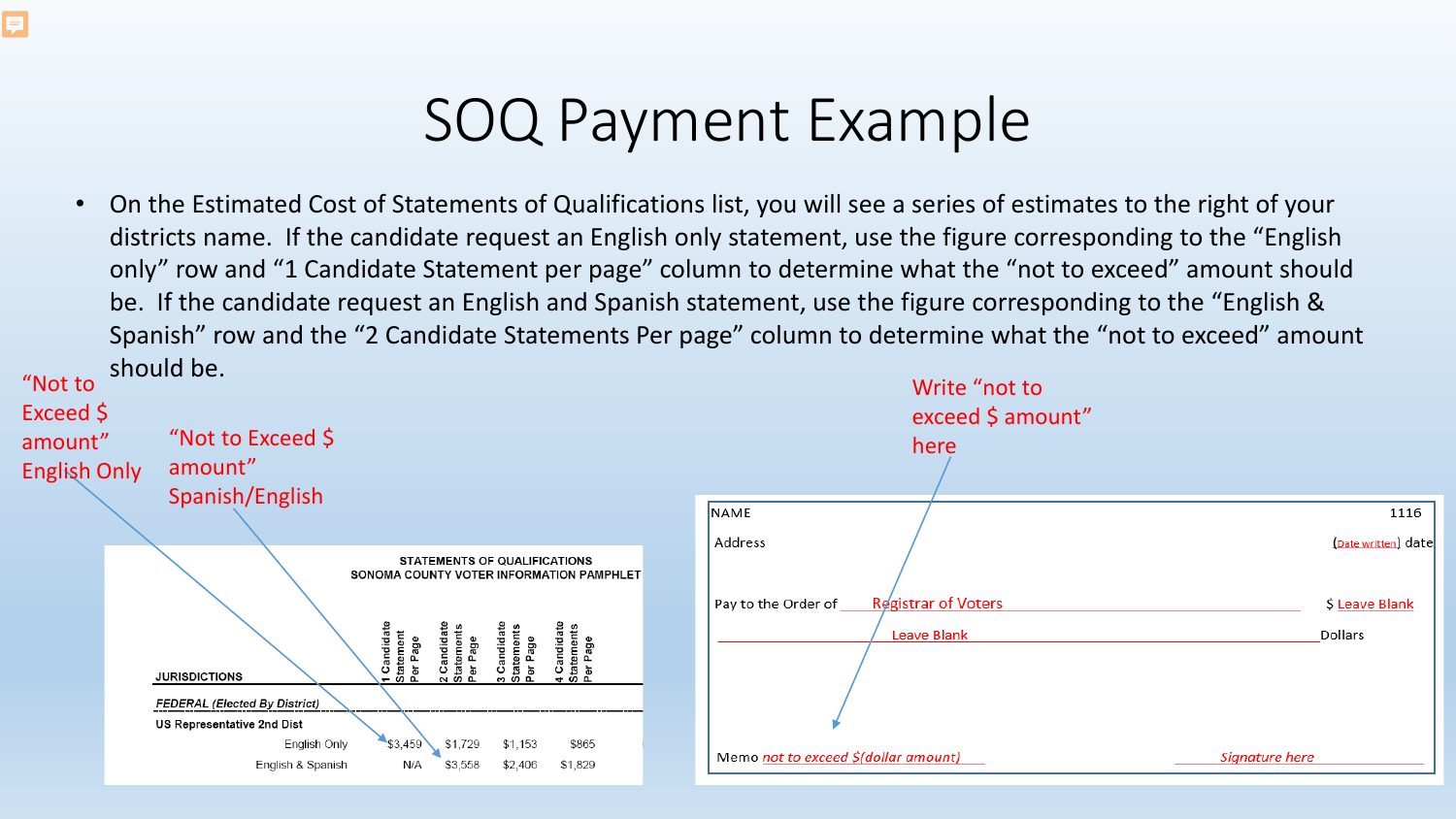## Form 700

| <b>CALIFORNIA FORM</b>                                                                                     |         | <b>STATEMENT OF ECONOMIC INTERESTS</b>                                                                               | Date Initial Filing Received<br>Filing Official Use Only                                                                                                   |
|------------------------------------------------------------------------------------------------------------|---------|----------------------------------------------------------------------------------------------------------------------|------------------------------------------------------------------------------------------------------------------------------------------------------------|
| <b>FAIR POLITICAL PRACTICES COMMISSION</b>                                                                 |         | <b>COVER PAGE</b>                                                                                                    |                                                                                                                                                            |
| Please type or print in ink.                                                                               |         | A PUBLIC DOCUMENT                                                                                                    |                                                                                                                                                            |
| <b>NAME OF FILER (LAST)</b>                                                                                | (FIRST) |                                                                                                                      | (MIDDLE)                                                                                                                                                   |
|                                                                                                            |         |                                                                                                                      |                                                                                                                                                            |
| 1. Office, Agency, or Court                                                                                |         |                                                                                                                      |                                                                                                                                                            |
| Agency Name (Do not use acronyms)                                                                          |         |                                                                                                                      |                                                                                                                                                            |
| Division, Board, Department, District, if applicable                                                       |         | Your Position                                                                                                        |                                                                                                                                                            |
| If filing for multiple positions, list below or on an attachment. (Do not use acronyms)                    |         |                                                                                                                      |                                                                                                                                                            |
| Agency:                                                                                                    |         | Position:                                                                                                            |                                                                                                                                                            |
| 2. Jurisdiction of Office (Check at least one box)                                                         |         |                                                                                                                      |                                                                                                                                                            |
| $\Box$ State                                                                                               |         | (Statewide Jurisdiction)                                                                                             | Judge, Retired Judge, Pro Tem Judge, or Court Commissioner                                                                                                 |
| Multi-County                                                                                               |         | County of                                                                                                            |                                                                                                                                                            |
| City of                                                                                                    |         | Other                                                                                                                |                                                                                                                                                            |
| 3. Type of Statement (Check at least one box)                                                              |         |                                                                                                                      |                                                                                                                                                            |
| December 31, 2019.<br>-or-<br>The period covered is<br>December 31, 2019.<br>Assuming Office: Date assumed | through | -or-leaving office.<br>The period covered is<br>the date of leaving office.                                          | (Check one circle.)<br>The period covered is January 1, 2019, through the date of<br>through                                                               |
| Candidate: Date of Election                                                                                |         | and office sought, if different than Part 1:                                                                         |                                                                                                                                                            |
| 4. Schedule Summary (must complete) $\rightarrow$ Total number of pages including this cover page:         |         |                                                                                                                      |                                                                                                                                                            |
| <b>Schedules attached</b>                                                                                  |         |                                                                                                                      |                                                                                                                                                            |
| Schedule A-1 - Investments - schedule attached                                                             |         | Schedule D - Income - Gifts - schedule attached                                                                      | Schedule C - Income, Loans, & Business Positions - schedule attached                                                                                       |
| Schedule A-2 - Investments - schedule attached<br>Schedule B - Real Property - schedule attached           |         |                                                                                                                      | Schedule E - Income - Gifts - Travel Payments - schedule attached                                                                                          |
| $\text{-}$ Ol' $\text{-}$ $\Box$ None - No reportable interests on any schedule                            |         |                                                                                                                      |                                                                                                                                                            |
| 5. Verification                                                                                            |         |                                                                                                                      |                                                                                                                                                            |
| <b>MAILING ADDRESS</b><br><b>STREET</b><br>(Business or Agency Address Recommended - Public Document)      | CITY    | <b>STATE</b>                                                                                                         | ZIP CODE                                                                                                                                                   |
| DAYTIME TELEPHONE NUMBER                                                                                   |         | <b>EMAIL ADDRESS</b>                                                                                                 |                                                                                                                                                            |
|                                                                                                            |         |                                                                                                                      |                                                                                                                                                            |
| herein and in any attached schedules is true and complete. I acknowledge this is a public document.        |         |                                                                                                                      | I have used all reasonable diligence in preparing this statement. I have reviewed this statement and to the best of my knowledge the information contained |
|                                                                                                            |         | I certify under penalty of perjury under the laws of the State of California that the foregoing is true and correct. |                                                                                                                                                            |
| Date Signed                                                                                                |         | Signature                                                                                                            |                                                                                                                                                            |
| (month, day, year)                                                                                         |         |                                                                                                                      | (File the originally signed paper statement with your filing official.)                                                                                    |

Refers to investments in the district i.e. owner of a business, apartment building etc..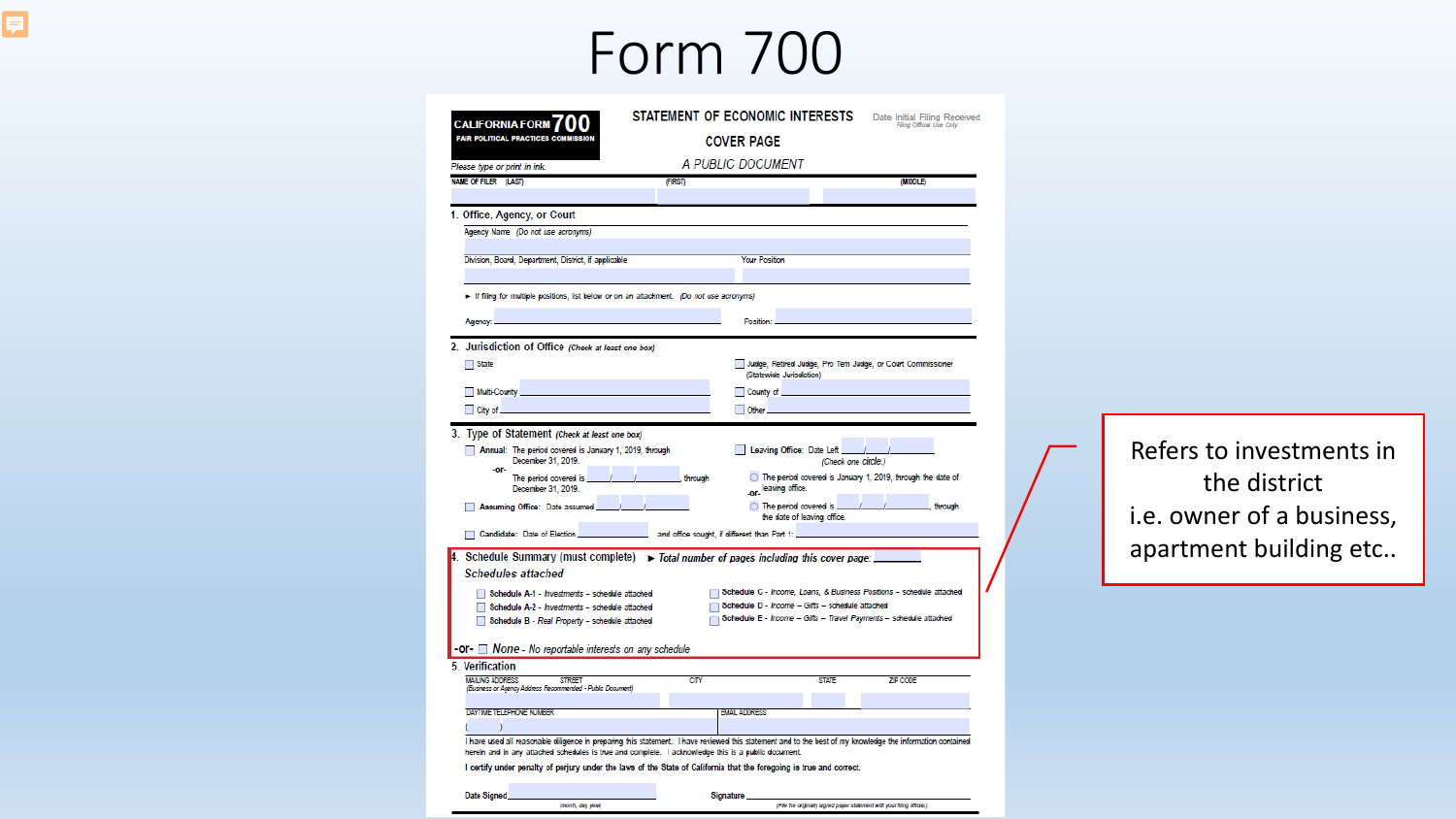### Form 470 - Not Spending Money

| <b>Officeholder and Candidate</b><br><b>Campaign Statement -</b><br><b>Short Form</b>                                                                                                                                                                                                                                                                                                      | Date of election if applicable:<br>(Month, Day, Year) | $\Box$                         | Amendment (Explain Below)      | Date Stamp | <b>CALIFORNIA</b><br><b>FORM</b><br>For Official Use Only |
|--------------------------------------------------------------------------------------------------------------------------------------------------------------------------------------------------------------------------------------------------------------------------------------------------------------------------------------------------------------------------------------------|-------------------------------------------------------|--------------------------------|--------------------------------|------------|-----------------------------------------------------------|
|                                                                                                                                                                                                                                                                                                                                                                                            |                                                       |                                |                                |            |                                                           |
| 1. Statement Covers Calendar Year 20                                                                                                                                                                                                                                                                                                                                                       |                                                       |                                |                                |            |                                                           |
| 2. Officeholder or Candidate Information                                                                                                                                                                                                                                                                                                                                                   |                                                       |                                | 3. Office Sought or Held       |            |                                                           |
| <b>NAME OF OFFICEHOLDER OR CANDIDATE</b>                                                                                                                                                                                                                                                                                                                                                   |                                                       |                                | <b>OFFICE SOUGHT OR HELD</b>   |            |                                                           |
|                                                                                                                                                                                                                                                                                                                                                                                            |                                                       |                                |                                |            |                                                           |
| <b>STREET ADDRESS</b>                                                                                                                                                                                                                                                                                                                                                                      |                                                       |                                | <b>JURISDICTION (LOCATION)</b> |            | <b>DISTRICT NUMBER</b><br>(IF APPLICABLE)                 |
| <b>CITY</b>                                                                                                                                                                                                                                                                                                                                                                                | <b>STATE</b>                                          | ZIP CODE                       |                                |            |                                                           |
|                                                                                                                                                                                                                                                                                                                                                                                            |                                                       |                                |                                |            |                                                           |
| AREA CODE/DAYTIME PHONE NUMBER                                                                                                                                                                                                                                                                                                                                                             |                                                       | OPTIONAL: FAX / E-MAIL ADDRESS |                                |            |                                                           |
|                                                                                                                                                                                                                                                                                                                                                                                            |                                                       |                                |                                |            |                                                           |
| 4. Committee Information<br>List all committees of which you have knowledge that are primarily formed to receive contributions or to make expenditures on behalf of your candidacy.                                                                                                                                                                                                        |                                                       |                                |                                |            |                                                           |
| COMMITTEE NAME AND I.D. NUMBER                                                                                                                                                                                                                                                                                                                                                             |                                                       | COMMITTEE ADDRESS              |                                |            | NAME OF TREASURER                                         |
|                                                                                                                                                                                                                                                                                                                                                                                            |                                                       |                                |                                |            |                                                           |
|                                                                                                                                                                                                                                                                                                                                                                                            |                                                       |                                |                                |            |                                                           |
|                                                                                                                                                                                                                                                                                                                                                                                            |                                                       |                                |                                |            |                                                           |
|                                                                                                                                                                                                                                                                                                                                                                                            |                                                       |                                |                                |            |                                                           |
|                                                                                                                                                                                                                                                                                                                                                                                            |                                                       |                                |                                |            |                                                           |
| 5. Verification                                                                                                                                                                                                                                                                                                                                                                            |                                                       |                                |                                |            |                                                           |
| I declare under penalty of perjury that to the best of my knowledge I anticipate that I will receive less than \$2,000 and that I will spend less than \$2,000 during the calendar year and that I have<br>used all reasonable diligence in preparing this statement. I certify under penalty of perjury under the laws of the State of California that the foregoing is true and correct. |                                                       |                                |                                |            |                                                           |

Executed on ...

 $\overline{\mathbf{F}}$ 

DATE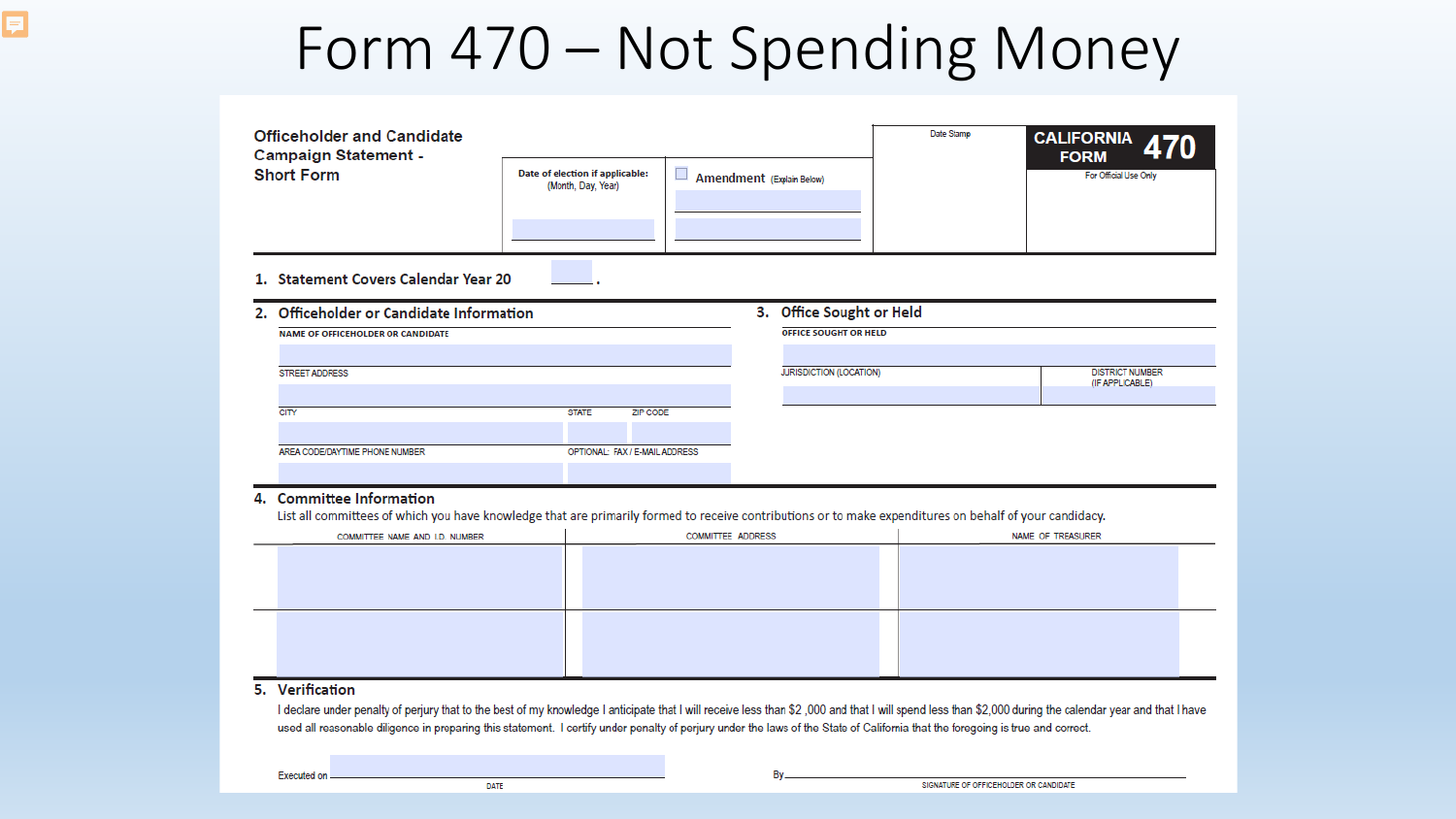### Form 501 - Spending Over \$0.01

| <b>Statement of Organization</b><br><b>Recipient Committee</b>              |                        |                                     | Date Stamp                                | CALIFORNIA 410<br><b>FORM</b>             |
|-----------------------------------------------------------------------------|------------------------|-------------------------------------|-------------------------------------------|-------------------------------------------|
| <b>Statement Type</b><br><b>Initial</b>                                     | <b>Amendment</b>       | <b>Termination - See Part 5</b>     |                                           | For Official Use Only                     |
| Not yet qualified                                                           |                        |                                     |                                           |                                           |
| or                                                                          |                        | Date of termination                 |                                           |                                           |
| Date qualification threshold met Date qualification threshold met           |                        |                                     |                                           |                                           |
|                                                                             |                        |                                     |                                           |                                           |
| I.D. Number<br>1. Committee Information<br>(if applicable)                  |                        |                                     | 2. Treasurer and Other Principal Officers |                                           |
| <b>NAME OF COMMITTEE</b>                                                    |                        | <b>NAME OF TREASURER</b>            |                                           |                                           |
|                                                                             |                        |                                     |                                           |                                           |
|                                                                             |                        | <b>STREET ADDRESS (NO P.O. BOX)</b> |                                           |                                           |
|                                                                             |                        |                                     |                                           |                                           |
| <b>STREET ADDRESS (NO P.O. BOX)</b>                                         |                        | <b>CITY</b>                         | <b>STATE</b>                              | <b>ZIP CODE</b><br><b>AREA CODE/PHONE</b> |
|                                                                             |                        |                                     |                                           |                                           |
| <b>STATE</b><br>ZIP CODE<br><b>CITY</b>                                     | <b>AREA CODE/PHONE</b> | NAME OF ASSISTANT TREASURER, IF ANY |                                           |                                           |
|                                                                             |                        |                                     |                                           |                                           |
| FULL MAILING ADDRESS (IF DIFFERENT)                                         |                        | <b>STREET ADDRESS (NO P.O. BOX)</b> |                                           |                                           |
|                                                                             |                        |                                     |                                           |                                           |
| E-MAIL ADDRESS (REQUIRED) / FAX (OPTIONAL)                                  |                        | <b>CITY</b>                         | <b>STATE</b>                              | <b>ZIP CODE</b><br><b>AREA CODE/PHONE</b> |
|                                                                             |                        |                                     |                                           |                                           |
| <b>COUNTY OF DOMICILE</b><br>JURISDICTION WHERE COMMITTEE IS ACTIVE         |                        | <b>NAME OF PRINCIPAL OFFICER(S)</b> |                                           |                                           |
|                                                                             |                        |                                     |                                           |                                           |
|                                                                             |                        | <b>STREET ADDRESS (NO P.O. BOX)</b> |                                           |                                           |
|                                                                             |                        |                                     |                                           |                                           |
|                                                                             |                        | <b>CITY</b>                         | <b>STATE</b>                              | <b>ZIP CODE</b><br><b>AREA CODE/PHONE</b> |
| Attach additional information on appropriately labeled continuation sheets. |                        |                                     |                                           |                                           |
|                                                                             |                        |                                     |                                           |                                           |

#### 3. Verification

I have used all reasonable diligence in preparing this statement and to the best of my knowledge the information contained herein is true and complete. I certify under penalty of perjury under the laws of the State of California that the foregoing is true and correct.

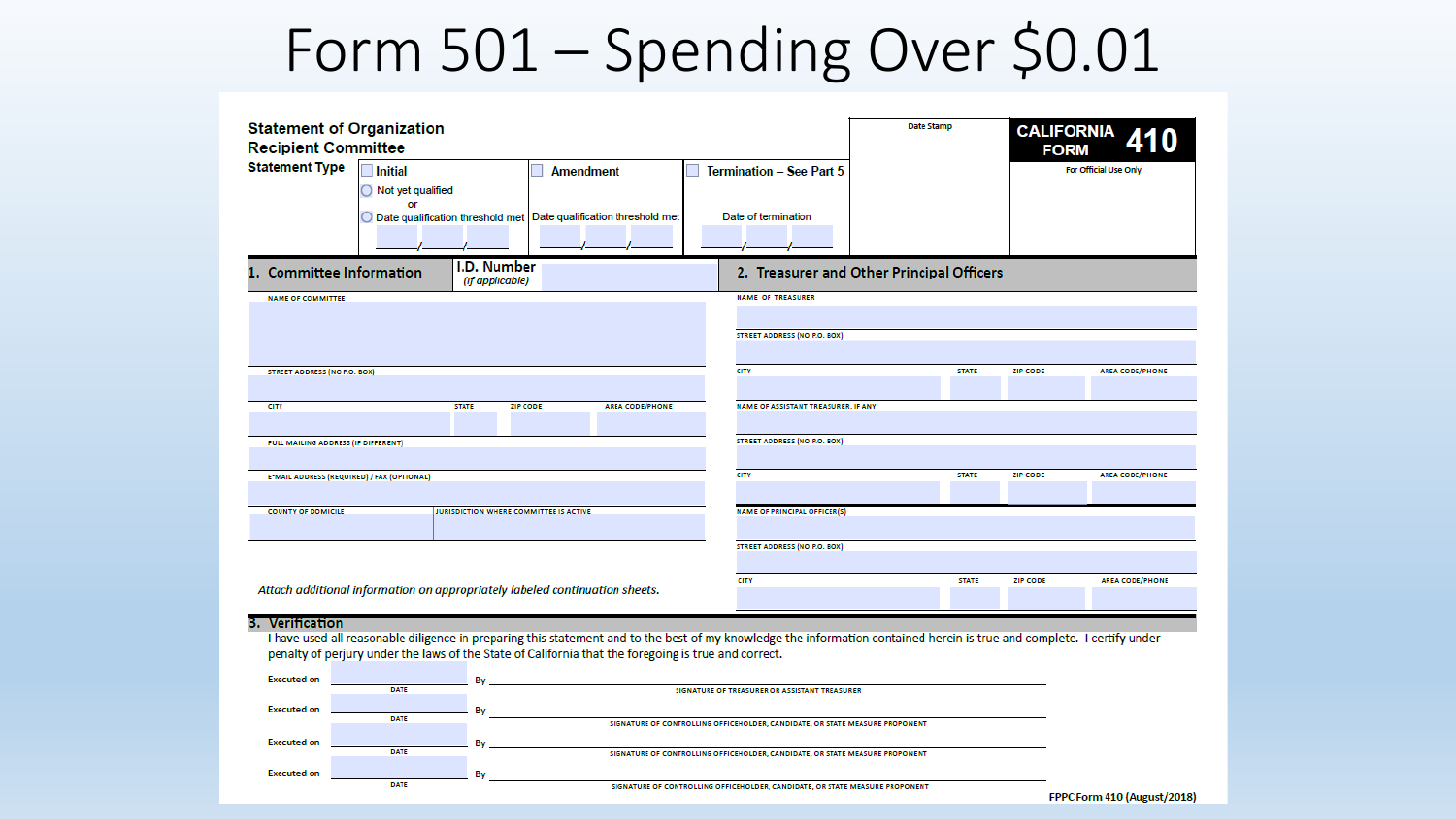### Form 410 – Plans to Spend Over \$2,000

| <b>Recipient Committee</b>                                                                                                                                                                                                                                                   |                                                                                  |                                                               |                                   |                                  |                    | <b>CALIFORNIA</b><br><b>FORM</b> |
|------------------------------------------------------------------------------------------------------------------------------------------------------------------------------------------------------------------------------------------------------------------------------|----------------------------------------------------------------------------------|---------------------------------------------------------------|-----------------------------------|----------------------------------|--------------------|----------------------------------|
| <b>INSTRUCTIONS ON REVERSE</b>                                                                                                                                                                                                                                               |                                                                                  |                                                               |                                   |                                  | Page 2             |                                  |
| <b>COMMITTEE NAME</b>                                                                                                                                                                                                                                                        |                                                                                  |                                                               |                                   |                                  | <b>I.D. NUMBER</b> |                                  |
|                                                                                                                                                                                                                                                                              |                                                                                  |                                                               |                                   |                                  |                    |                                  |
| . All committees must list the financial institution where the campaign bank account is located.                                                                                                                                                                             |                                                                                  |                                                               |                                   |                                  |                    |                                  |
| NAME OF FINANCIAL INSTITUTION                                                                                                                                                                                                                                                | <b>AREA CODE/PHONE</b>                                                           |                                                               | <b>BANK ACCOUNT NUMBER</b>        |                                  |                    |                                  |
| <b>ADDRESS</b>                                                                                                                                                                                                                                                               | CITY                                                                             | <b>STATE</b>                                                  |                                   | <b>ZIP CODE</b>                  |                    |                                  |
|                                                                                                                                                                                                                                                                              |                                                                                  |                                                               |                                   |                                  |                    |                                  |
| <b>Controlled Committee</b><br>. List the name of each controlling officeholder, candidate, or state measure proponent. If candidate or officeholder controlled, also list the elective office sought or held, and<br>district number, if any, and the year of the election. |                                                                                  |                                                               |                                   |                                  |                    |                                  |
| . List the political party with which each officeholder or candidate is affiliated or check "nonpartisan." Stating "No party preference" is acceptable.                                                                                                                      |                                                                                  |                                                               |                                   |                                  |                    |                                  |
| . If this committee acts jointly with another controlled committee, list the name and identification number of the other controlled committee.                                                                                                                               |                                                                                  |                                                               |                                   |                                  |                    |                                  |
| NAME OF CANDIDATE/OFFICEHOLDER/STATE MEASURE PROPONENT                                                                                                                                                                                                                       | <b>ELECTIVE OFFICE SOUGHT OR HELD</b><br>(INCLUDE DISTRICT NUMBER IF APPLICABLE) |                                                               | <b>YEAR OF</b><br><b>ELECTION</b> | <b>PARTY</b><br><b>CHECK ONE</b> |                    |                                  |
|                                                                                                                                                                                                                                                                              |                                                                                  |                                                               |                                   | Nonpartisan                      | Partisan           | (list political party below)     |
|                                                                                                                                                                                                                                                                              |                                                                                  |                                                               |                                   | Nonpartisan                      | Partisan           | (list political party below)     |
| <b>Primarily Formed Committee</b><br>Primarily formed to support or oppose specific candidates or measures in a single election. List below:<br>CANDIDATE(S) NAME OR MEASURE(S) FULL TITLE (INCLUDE BALLOT NO. OR LETTER)                                                    |                                                                                  | CANDIDATE(S) OFFICE SOUGHT OR HELD OR MEASURE(S) JURISDICTION |                                   |                                  |                    |                                  |
| IF A RECALL, STATE "RECALL" IN FRONT OF THE OFFICEHOLDER'S NAME.                                                                                                                                                                                                             |                                                                                  | (INCLUDE DISTRICT NO., CITY OR COUNTY, AS APPLICABLE)         |                                   |                                  |                    | <b>CHECK ONE</b>                 |
|                                                                                                                                                                                                                                                                              |                                                                                  |                                                               |                                   |                                  |                    | <b>SUPPORT</b>                   |

\*Original should be sent to the **Secretary** of State